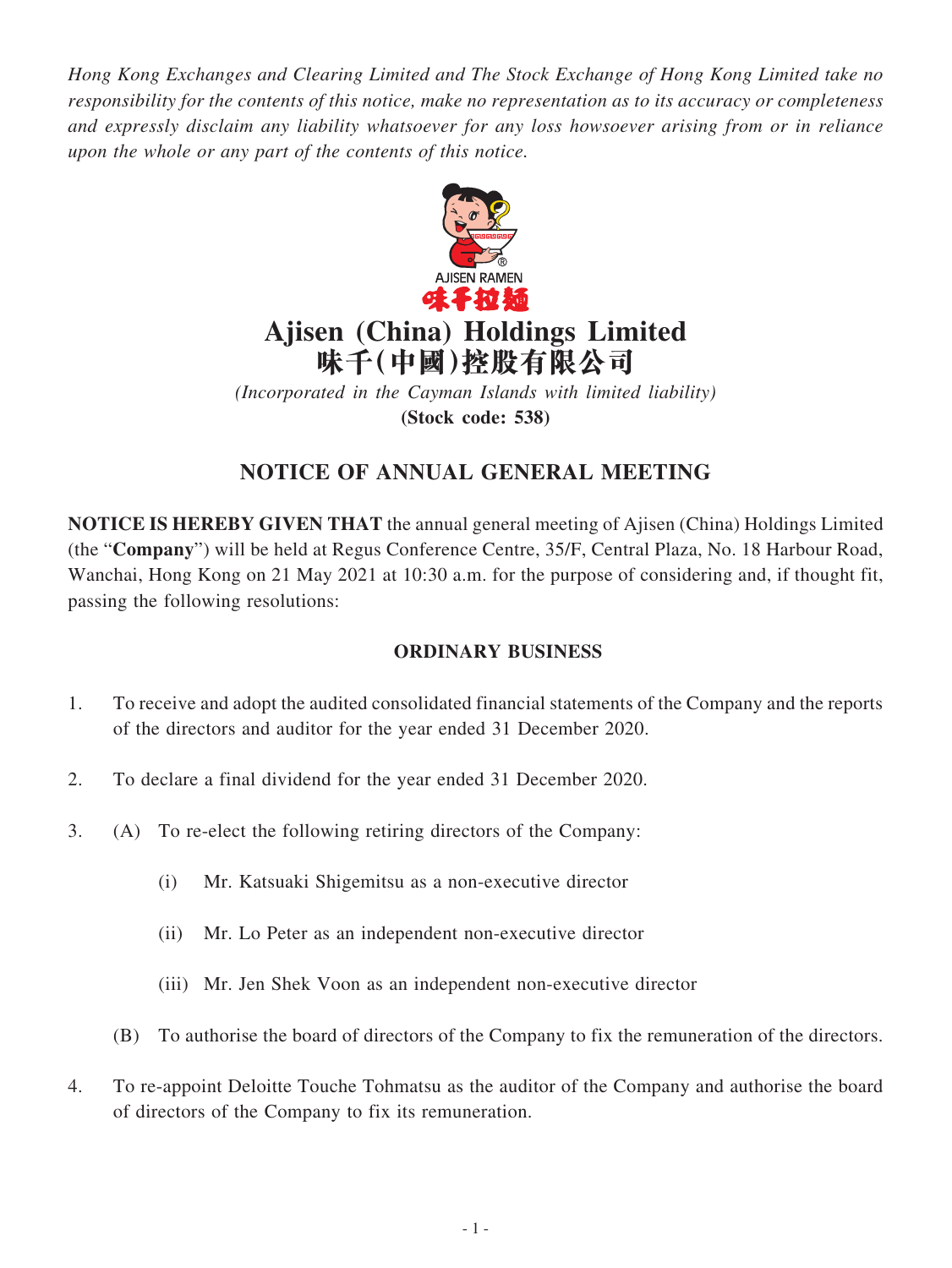5. To consider and, if thought fit, to pass, with or without modification, the following resolutions as ordinary resolutions:

### (A) "**That**:

- (i) subject to paragraph (iii) below, the exercise by the directors of the Company during the Relevant Period (as hereinafter defined) of all the powers of the Company to allot, issue or otherwise deal with additional shares in the capital of the Company or securities convertible into shares, or options, warrants or similar rights to subscribe for shares or such convertible securities of the Company and to make or grant offers, agreements and/or options (including bonds, warrants and debentures convertible into shares of the Company) which may require the exercise of such powers be and is hereby generally and unconditionally approved;
- (ii) the approval in paragraph (i) above shall be in addition to any other authorisation given to the directors of the Company and shall authorise the directors of the Company during the Relevant Period (as hereinafter defined) to make or grant offers, agreements and/ or options which may require the exercise of such power after the end of the Relevant Period;
- (iii) the aggregate amount of shares allotted or agreed conditionally or unconditionally to be allotted (whether pursuant to options or otherwise) by the directors of the Company during the Relevant Period pursuant to paragraph (i) above, otherwise than pursuant to (1) a Rights Issue (as hereinafter defined) or (2) the grant or exercise of any option under the option scheme of the Company or any other option, scheme or similar arrangements for the time being adopted for the grant or issue to the directors, officers and/or employees of the Company and/or any of its subsidiaries of shares or rights to acquire shares of the Company; or (3) any scrip dividend or similar arrangements providing for the allotment of shares in lieu of the whole or part of a dividend on shares of the Company in accordance with the articles of association of the Company in force from time to time; or (4) any issue of shares in the Company upon the exercise of rights of subscription or conversion under the terms of any existing convertible notes issued by the Company or any existing securities of the Company which carry rights to subscribe for or are convertible into shares of the Company, shall not exceed the aggregate of 20% of the number of issued shares of the Company as at the date of passing this resolution and the approval shall be limited accordingly;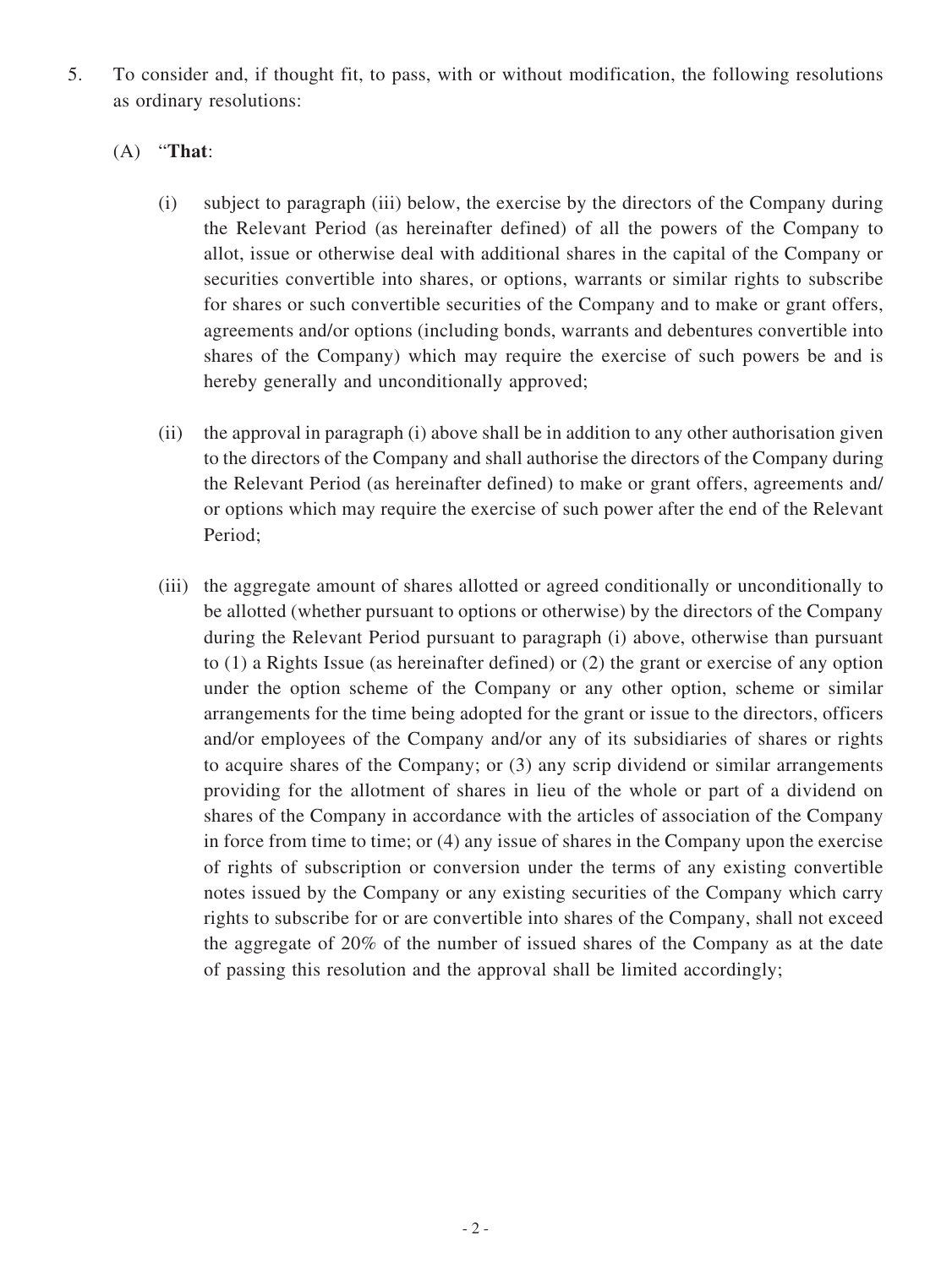- (iv) for the purpose of this resolution:
	- (a) "**Relevant Period**" means the period from the passing of this resolution until whichever is the earliest of:
		- (1) the conclusion of the next annual general meeting of the Company;
		- (2) the expiration of the period within which the next annual general meeting of the Company is required by any applicable law or the articles of association of the Company to be held; and
		- (3) the revocation or variation of the authority given under this resolution by an ordinary resolution of the shareholders of the Company in general meeting; and
	- (b) "**Rights Issue**" means an offer of shares in the capital of the Company, or offer or issue of warrants, options or other securities giving rights to subscribe for shares open for a period fixed by the directors of the Company to holders of shares in the capital of the Company whose names appear on the register of shareholders on a fixed record date in proportion to their holdings of shares (subject to such exclusion or other arrangements as the directors of the Company may deem necessary or expedient in relation to fractional entitlements or, having regard to any restrictions or obligations under the laws of, or the requirements of, or the expense or delay which may be involved in determining the exercise or extent of any restrictions or obligations under the laws of, or the requirements of, any jurisdiction applicable to the Company, any recognised regulatory body or any stock exchange applicable to the Company)."

### (B) "**That**:

(i) subject to paragraph (ii) below, the exercise by the directors of the Company during the Relevant Period (as hereinafter defined) of all the powers of the Company to repurchase shares of the Company on The Stock Exchange of Hong Kong Limited (the "**Stock Exchange**") or on any other stock exchange on which the shares of the Company may be listed and recognised for this purpose by the Securities and Futures Commission and the Stock Exchange under the Code on Share Buy-backs and, subject to and in accordance with all applicable laws and the Rules Governing the Listing of Securities on the Stock Exchange (the "**Listing Rules**"), be and is hereby generally and unconditionally approved;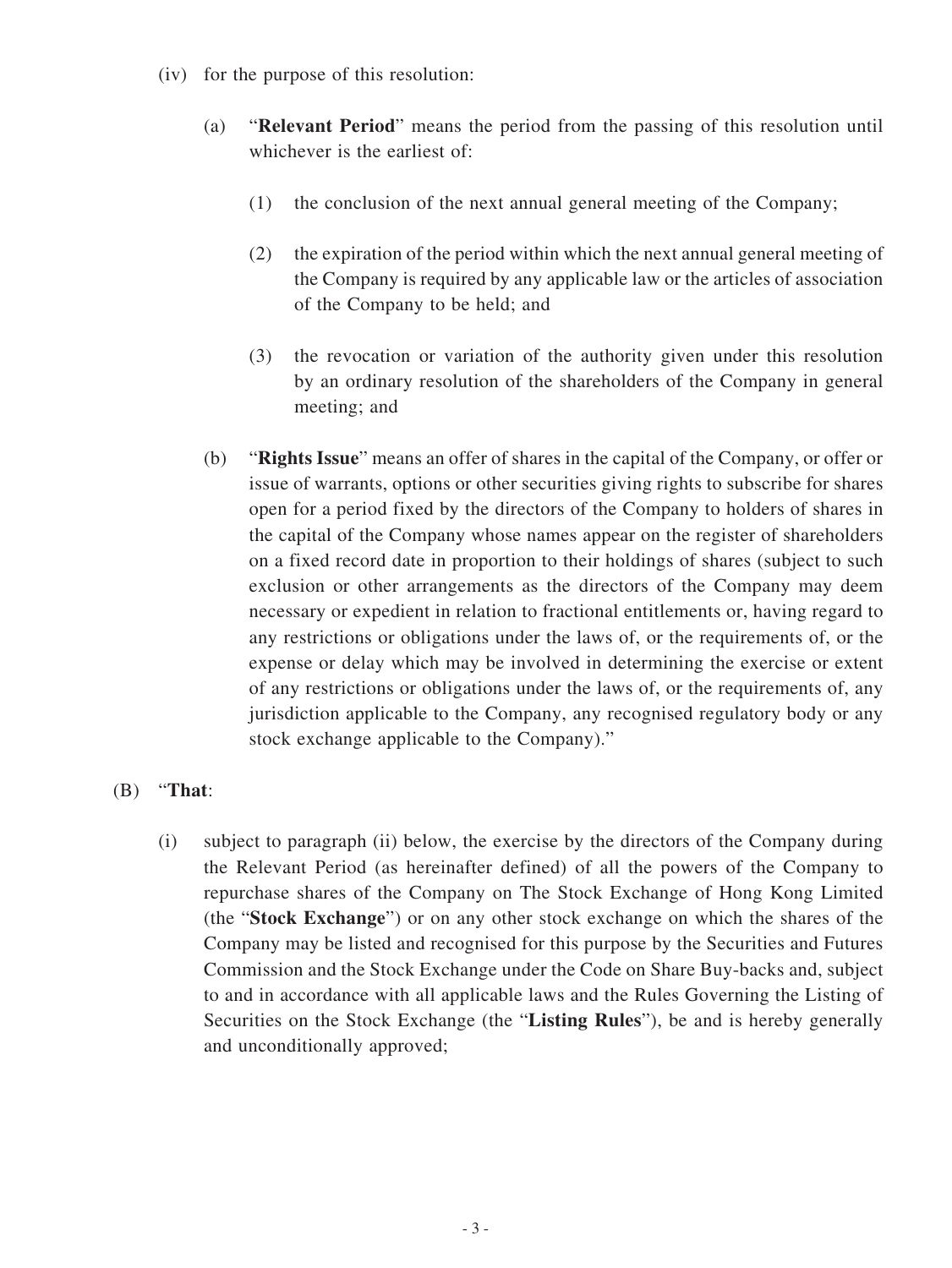- (ii) the aggregate amount of the shares of the Company, which may be repurchased pursuant to the approval in paragraph (i) above shall not exceed 10% of the number of issued shares of the Company at the date of passing of this resolution, and the said approval shall be limited accordingly;
- (iii) subject to the passing of each of the paragraphs (i) and (ii) of this resolution, any prior approvals of the kind referred to in paragraphs (i) and (ii) of this resolution which had been granted to the directors and which are still in effect be and are hereby revoked; and
- (iv) for the purpose of this resolution:

"**Relevant Period**" means the period from the passing of this resolution until whichever is the earliest of:

- (a) the conclusion of the next annual general meeting of the Company;
- (b) the expiration of the period within which the next annual general meeting of the Company is required by any applicable law or the articles of association of the Company to be held; and
- (c) the revocation or variation of the authority given under this resolution by ordinary resolution of the shareholders of the Company in general meeting."
- (C) "**That** conditional upon the resolutions numbered 5(A) and 5(B) set out in the notice convening this meeting being passed, the general mandate granted to the directors of the Company to exercise the powers of the Company to allot, issue and otherwise deal with additional shares of the Company and to make or grant offers, agreements and options which might require the exercise of such powers pursuant to the ordinary resolution numbered 5(A) set out in the notice convening this meeting be and is hereby extended by the addition to the aggregate amount of the Shares which may be allotted by the Directors pursuant to such general mandate an amount representing the aggregate amount of the Shares repurchased by the Company under the authority granted pursuant to ordinary resolution numbered  $5(B)$ set out in the notice convening this meeting, provided that such amount shall not exceed 10% of the number of issued Shares at the date of passing of the resolutions."

By order of the Board of Directors **Ajisen (China) Holdings Limited Poon Wai** *Chairman*

Hong Kong, 20 April 2021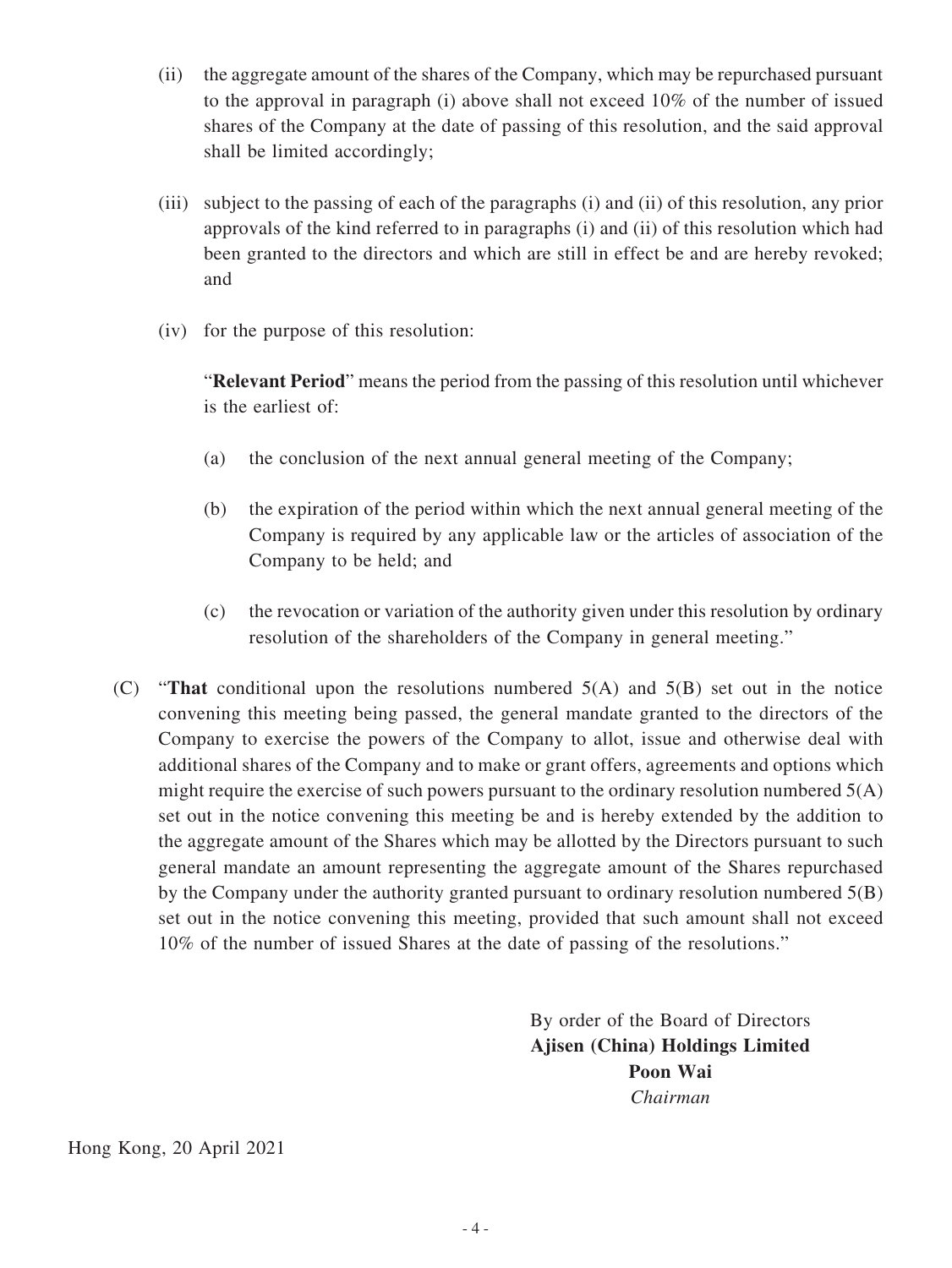*Registered office:* Windward 3, Regatta Office Park PO Box 1350 Grand Cayman KY1-1108 Cayman Islands

*Principal place of business in Hong Kong:* 6th Floor, Ajisen Group Tower Block B, 24-26 Sze Shan Street Yau Tong, Kowloon Hong Kong

*Notes:*

- (i) Resolution numbered 5(C) will be proposed to the shareholders for approval provided that ordinary resolutions numbered 5(A) and 5(B) are passed by the shareholders of the Company.
- (ii) A shareholder entitled to attend and vote at the above meeting is entitled to appoint another person as his/her proxy to attend and vote instead of him/her; a proxy need not be a shareholder of the Company.
- (iii) In the case of joint holders, the vote of the senior who tenders a vote, whether in person or by proxy, will be accepted to the exclusion of the vote(s) of the other joint holder(s) and for this purpose seniority shall be determined as that one of the persons so present whose name stands first on the register of shareholders in respect of such share shall alone be entitled to vote in respect thereof.
- (iv) In order to be valid, a form of proxy must be deposited at the branch share registrar of the Company, Computershare Hong Kong Investor Services Limited, at 17M Floor, Hopewell Centre, 183 Queen's Road East, Wanchai, Hong Kong together with the power of attorney or other authority (if any) under which it is signed (or a notarially certified copy thereof) not less than 48 hours before the time appointed for the holding of the above meeting (i.e. before 10:30 a.m. on 19 May 2021) or any adjournment thereof. The completion and return of the form of proxy shall not preclude shareholders of the Company from attending and voting in person at the above meeting (or any adjourned meeting thereof) if they so wish.
- (v) The transfer books and register of shareholders of the Company will be closed from 17 May 2021 to 21 May 2021, both days inclusive, to determine the entitlement of shareholders to attend and vote at the above meeting, during which period no share transfers can be registered. All transfers accompanied by the relevant share certificates must be lodged with the branch share registrar of the Company, Computershare Hong Kong Investor Services Limited, at Shops 1712-1716, 17th Floor, Hopewell Centre, 183 Queen's Road East, Wanchai, Hong Kong not later than 4:30 p.m. on 14 May 2021.
- (vi) The transfer books and register of shareholders of the Company will also be closed from 27 May 2021 to 1 June 2021, both days inclusive, to determine the entitlement of the final dividend, during which period no share transfers can be registered. All transfers accompanied by the relevant share certificates must be lodged with the branch share registrar of the Company, Computershare Hong Kong Investor Services Limited, at Shops 1712-1716, 17th Floor, Hopewell Centre, 183 Queen's Road East, Wanchai, Hong Kong not later than 4:30 p.m. on 26 May 2021.